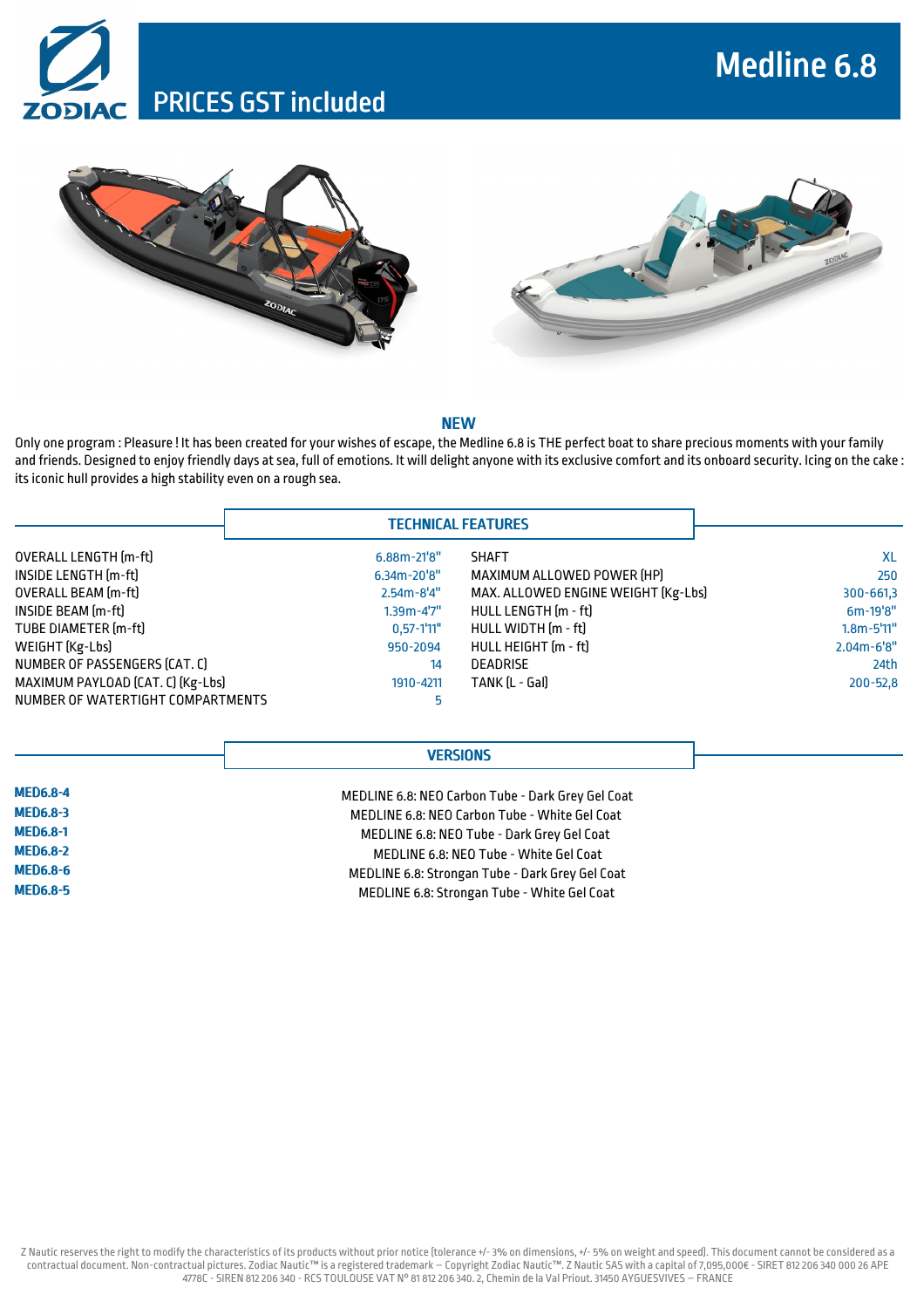# Medline 6.8

PRICES GST included



HULL & DECK: 200L Integrated Fuel Tank , 4 Cleats, 5 Lockers, Bow Locker, Modern Console w/ Integrated Front Seat , Platforms x2, Self Bailing Cockpit, Ski & Wakeboard Locker , Tilting Bolster, Windshield, Wings.

COMFORT: 2 USB Plugs, Boarding Ladder w/ Handle , Bow Sunbathing (1.37m Width, 1.41m Length), Cup Holders. Easy Access Aft Plateforms , Hydraulic Steering, Rear U-Lounge w/2 Benches+ Folders, Smartphone Storage.

TUBE: Removable Tube, 1 GRP Bow Roller, 8 Handles, Fishtails Cones, Zodiac Logo on the Tube .

OTHER: 1 Battery switch, 1 Owner's manual , 1 Repair Kit, Inflator w/ Manometer, Navigation Lights.